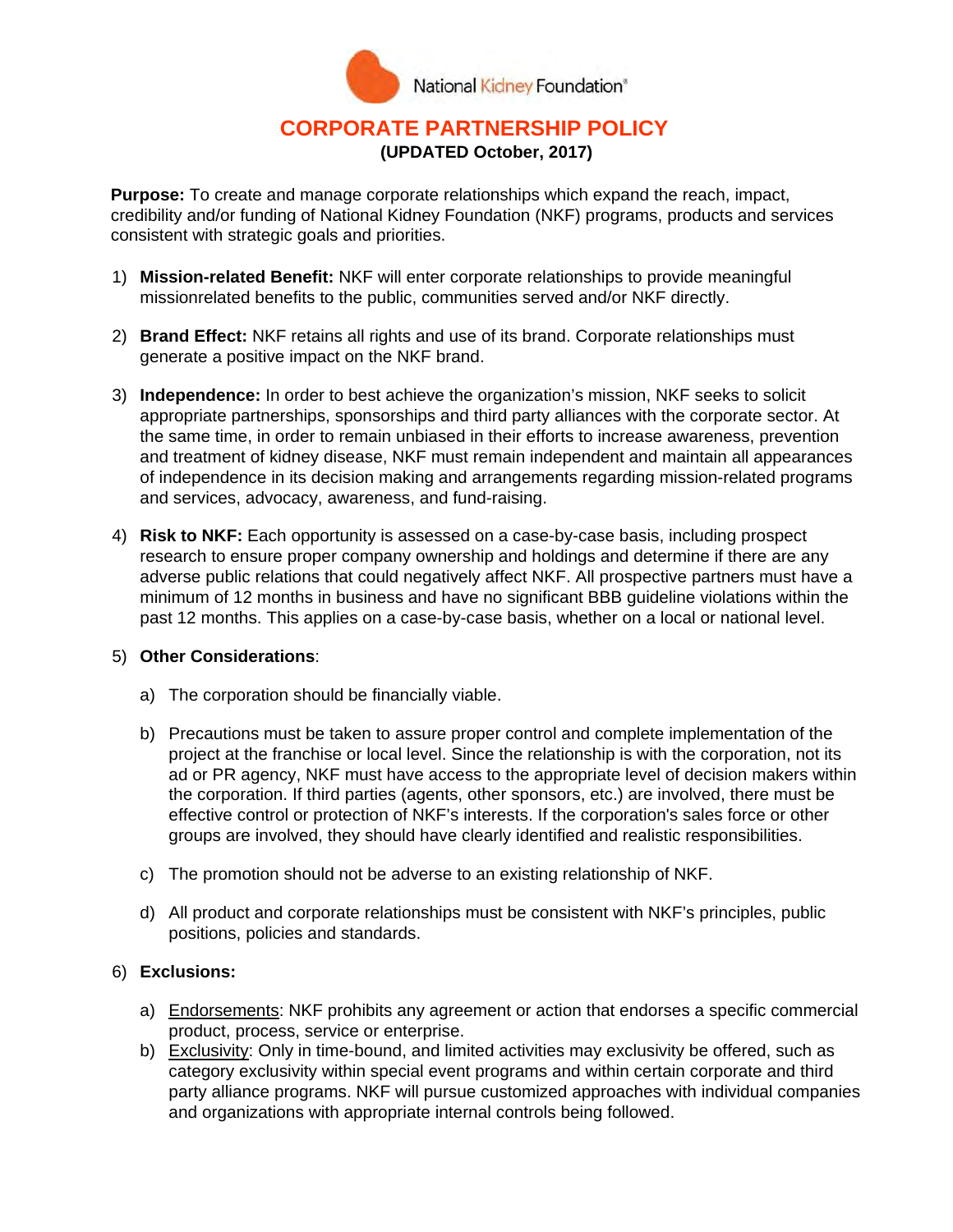c) Prior Grants: Rights previously granted to corporations that are inconsistent with this Policy will be honored and permitted only for the period of time for which they were originally

granted. All subsequent relationships and all renewals of existing relationships must comply with these rules.

- 7) **Partner Categories:** While each corporate relationship is defined by the terms and conditions of the written agreement(s) reached by NKF and the corporation, NKF may enter into relationships characterized by one or more of the following activities:
	- a) Product Purchase: A donation to the NKF triggered by the purchase of a product or service by a business or consumer. See more details provided in section #10 Transactional Relationships and #16 Disclosure.
	- b) Event Sponsorships: Support provided primarily to underwrite fund raising events, such as Kidney Walks, the NKF Golf Classic, galas, etc.
	- c) Licensing: A relationship where the NKF authorizes a company to produce, market and/or distribute mission-related materials or consumer products that are marketed under the joint names of the NKF and the corporation, such as in the NKF's Partners in Education program.
	- d) Health Message Promotions: Activities that direct the consumer to NKF for information on a specific disease or condition in exchange for corporate use of the NKF's name, logo or message in a corporation's advertising, promotional or educational materials.
	- e) Program Sponsorships: Support provided to conduct educational programs for patients and health care professionals, and public awareness programs. In the case of continuing medical education, NKF professional education programs are conducted in accordance with the guidelines of the Accreditation Council for Continuing Medical Education (ACCME) and NKF is able to award CME credits for such programs.
	- f) Strategic Alliances or Partnerships: A significant, long-term and mutually beneficial relationship between NKF and a corporation. This means the NKF may help supply a health education message or service that is delivered through a company delivery system to better serve people with that particular health condition or interest.

## 8) **Internal Infrastructure, Approvals, Maintenance, and Fees:**

- a) Decision Making Authority: NKF is authorized by the NKF Board of Directors to enter into partnership relationships that meet the criteria outlined in this policy including authorizing partnership, implementing partnership benefits, and establishing financial agreements. Agreements for corporate support are reviewed by the NKF Compliance Officer for congruence with NKF's Conflict of Interest policies.
- b) Partnership Approval Process: For new opportunities that fall outside these policies, at the outset, a formal screening or evaluation of a proposal should be conducted considering NKF goals, strategies and priorities, NKF Policies, budget requirements, timetables, responsibilities of the parties, human resources, method of evaluation, expected results or yields and other pertinent details. NKF will confirm that the human and financial resources needed to fulfill its obligations in any NKF-business relationship are available.

Sufficient time must be planned and allowed for NKF's usual and customary review and approval process.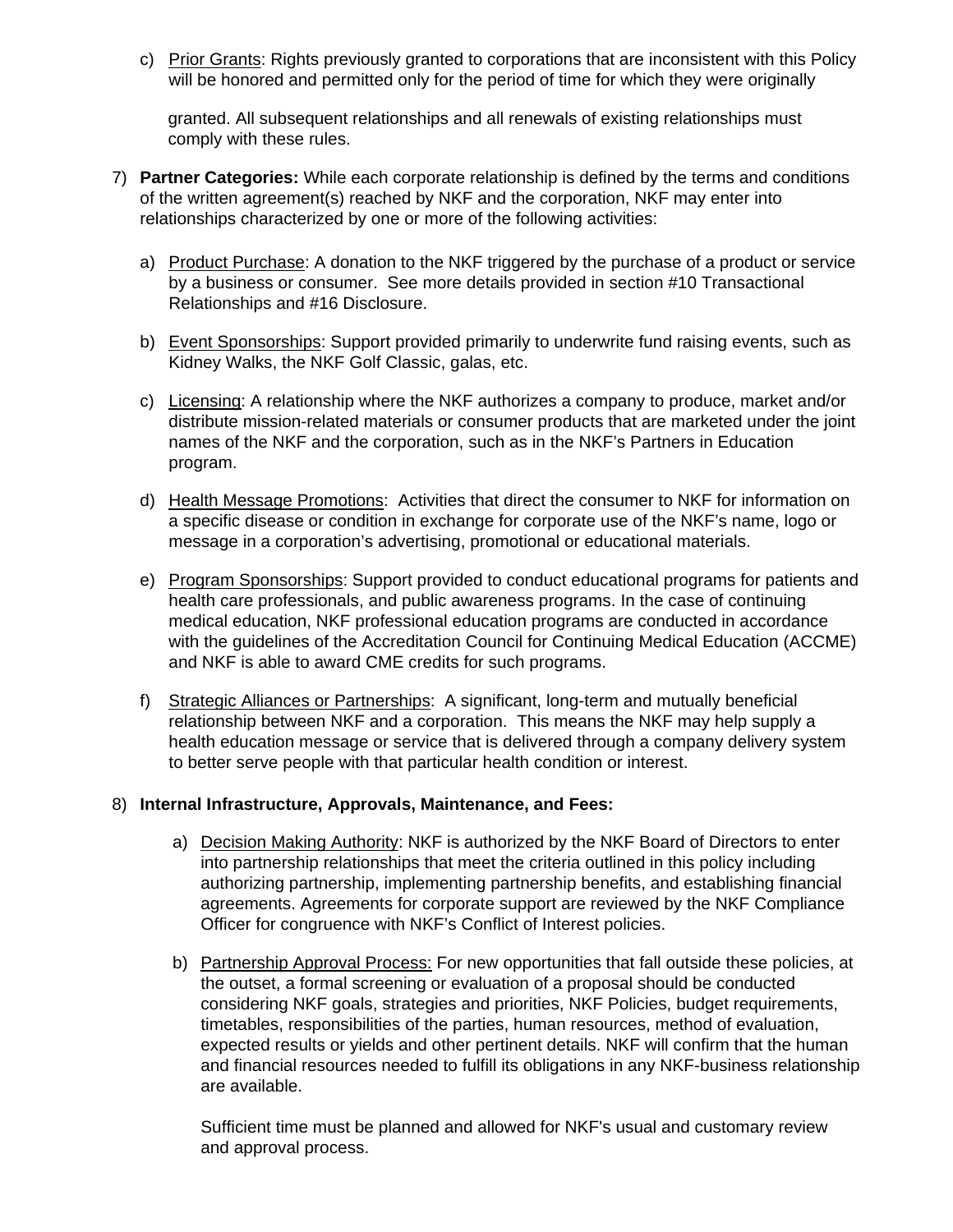- c) Budgetary Requirements: The budget should include expenditures and respective obligations of NKF and the corporation; direct and indirect costs; any fees to ad agencies/promoters or for support services to be paid by the corporation or NKF; and gross and net proceeds and their distribution and use.
- d) Fees: Administrative fees may be charged to a corporation to cover NKF's direct and indirect costs. Sponsorship fees are expected to cover all or a part of the sponsored program or activity. Promotional fees required to otherwise participate in a promotion with NKF shall not be charged.
- 9) **Written Agreement:** A written agreement is not necessary for any outright gift received from a corporation if the NKF is not obligated to meet any terms or conditions in return for that gift. For all other corporate relationships, the company must agree to sign a written agreement that governs all programs, promotions, sponsorships or partnerships which contains a mutual indemnification clause to ensure liability protection for both parties. If applicable, the written agreement will specify the respective obligations of the parties; incorporating the requirements of NKF Policies; and will specify the exact time period of the promotion, amount of funding, restricted/unrestricted designation, the minimum guaranteed benefits, description of missiondriven activity supported that both parties will agree to use for purposes of disclosure to the general public, manner of public disclosure , usage of name/logo, materials approval process, criteria for evaluating partnership, requirements for compliance with corporate partnership policies by all divisions and affiliates, and any other requirements as determined by NKF.
	- a) Income reporting or audit mechanisms must be available to assure that NKF receives intended benefits. It is desirable to be able to identify the source of the benefits to NKF. The corporation must provide a list of event participants or respondents (by name, address, zip code) when such capability exists.
	- b) The relationship or promotion can be program-specific and limited to a specific period of time. The corporation must not claim any continuing association with NKF after the conclusion of the specific promotion or termination of the relationship and no use may be made of the NKF name in registered format, logo, identifying marks or materials in any advertising or promotion activities by the corporation after completion of the specific promotion.
	- c) A provision must be made for termination of the agreement if either party does not satisfactorily perform its obligations or if other related conditions warrant termination of the agreement.
- 10) **Transactional Relationships (CCV):** All transactional partnerships must identify NKF, specify promotional timeframe, specific action that triggers donation, amount of donation per customer transaction, disclose limitations including maximum donation or minimum guarantee, and ensure viable tracking and reporting mechanism. NKF must be registered in areas where promotion will run. Partnership agreement stipulates that co-venturer/corporate partner is responsible for their filing requirements.
- 11) **Use of NKF Name and Marks:** Use of the NKF name, logo service mark, other service marks, or other identifying marks will be permitted by a person or organization only with the express prior written consent by NKF and subject to NKF graphic standards. The consent must be provided for each item and include the period of usage. The National Kidney Foundation will not allow its name/logo or identifying marks to be used in any promotion or advertisement that names and compares competing products.